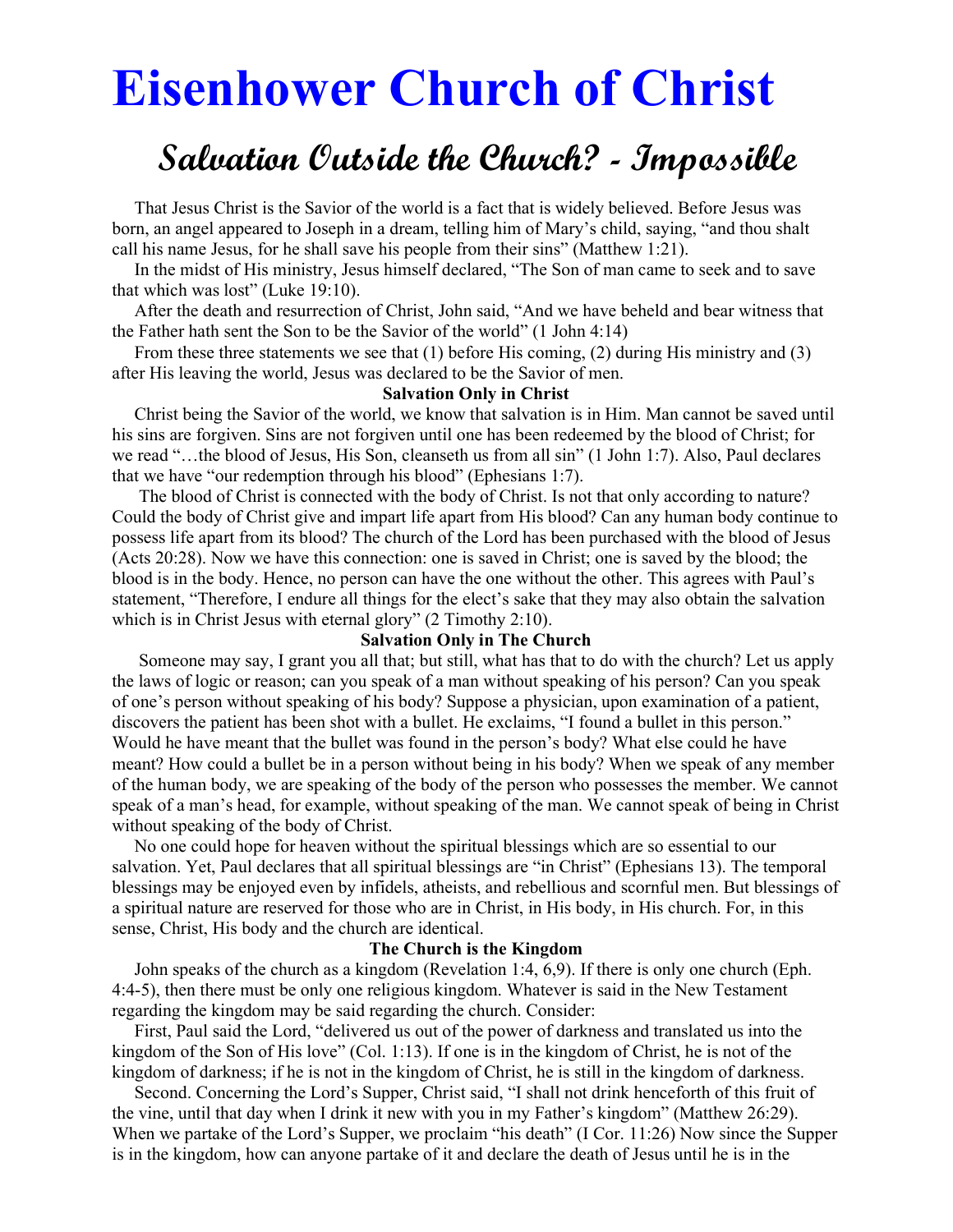#### kingdom?

 Third, Jesus said, "Seek ye first the kingdom of God and his righteousness" (Matt. 6:33). Does not the word, "seek" carry with it the idea of "earnestly looking for" or "desiring"? But why should Jesus make a statement of that kind if one does not have to be a member of the kingdom, or church? What shall we do with the kingdom (and righteousness) of God when we find it? Does it not stand to reason that upon discovery of the "righteousness" of God, we discover also the kingdom of God, even the Father" (1 Cor. 15:24). If at the end of time the kingdom of Christ will be delivered up to God, how can he who is not in the kingdom be delivered to God? How can anyone hope to have God as king without being in the kingdom over which the Son is now ruler; and over which God is to reign eternally? One can have no hope of salvation outside the church!

—George W. Bailey

# Sympathy

Our sympathy goes out to Jr. Munoz and his family in the loss of his mother, Elisa Munoz. Elisa passed away last Sunday, May 15th. Funeral services are pending.

# Prayer Request

Marisela Garcia (Tommy & Mirta's youngest daughter) was scheduled for surgery to have her adenoids removed and tubes put in her ears, but due to her being sick, the surgery will be re-scheduled,

Paul Gunn is dealing with chest congestion. Keep him in your prayers to get well soon.

Betty Branson was diagnosed with a detached retina in her right eye. Regaining sight in that eye is very unlikely. It was recommended she see a specialist. On a good note, Betty is now able to put weight on her leg that was broken. She is in need of prayers.

# Concerns Update

John Wood is able to sit up some. He is on a C-Pap that's hooked to a ventilator. A trac is still in but not connected.

Charles Wood was able to go home last Sunday evening. He is still on oxygen and having a little trouble keeping it stable. However, he is slowly improving. Keep Charles in your prayers.

Terresia Weaver received a good report from her last CAT scan. Her marker number went from 8.6 to 5.8 which is very good. After she has four more treatments, another scan will be done. The doctor will then decide what to do next. Please pray that her results continue to be good.

Cathy Eastwood has started her physical therapy at Madison Medical Resort. She is in Rm.216-A.

# Prayer List

Dr. Hank Abrams; Sheila Alcazar; Maria Anaya; Mary Anchondo; Wayne Anderson; Betty Branson; Bill and Mary Brown; Glenna Callendar; LaDonna Chism; Cathy Eastwood; Dana Erwin; Philip Garza; Hattie Gilmore; Doug Guynn; Elaine Huntington; Mildred Lee; Vanessa Machuca; Ora McAfee; Glenda McMillan; Melissa Moore; Juan & Estella Morolez; Richard Ochoa; Bruce & Trina Plyler; Chassidy Rayos; Carlos Reyes; Daniel Reyes; David Ryan; Lisa Salas; Reda Sowell; Marilyn Upshaw; Terresia Weaver; Lisa Wells; Janet Wesson; Carolyn Wilkerson; Charles Wood; John Wood, Julia York.

# Eisenhower's Shut-ins

Dusty and Kathy Marshall; Glenna Callendar; Janelle Shirley and Marilyn Upshaw

# Youth

Bible Quiz Question … What mountain did Solomon build the temple?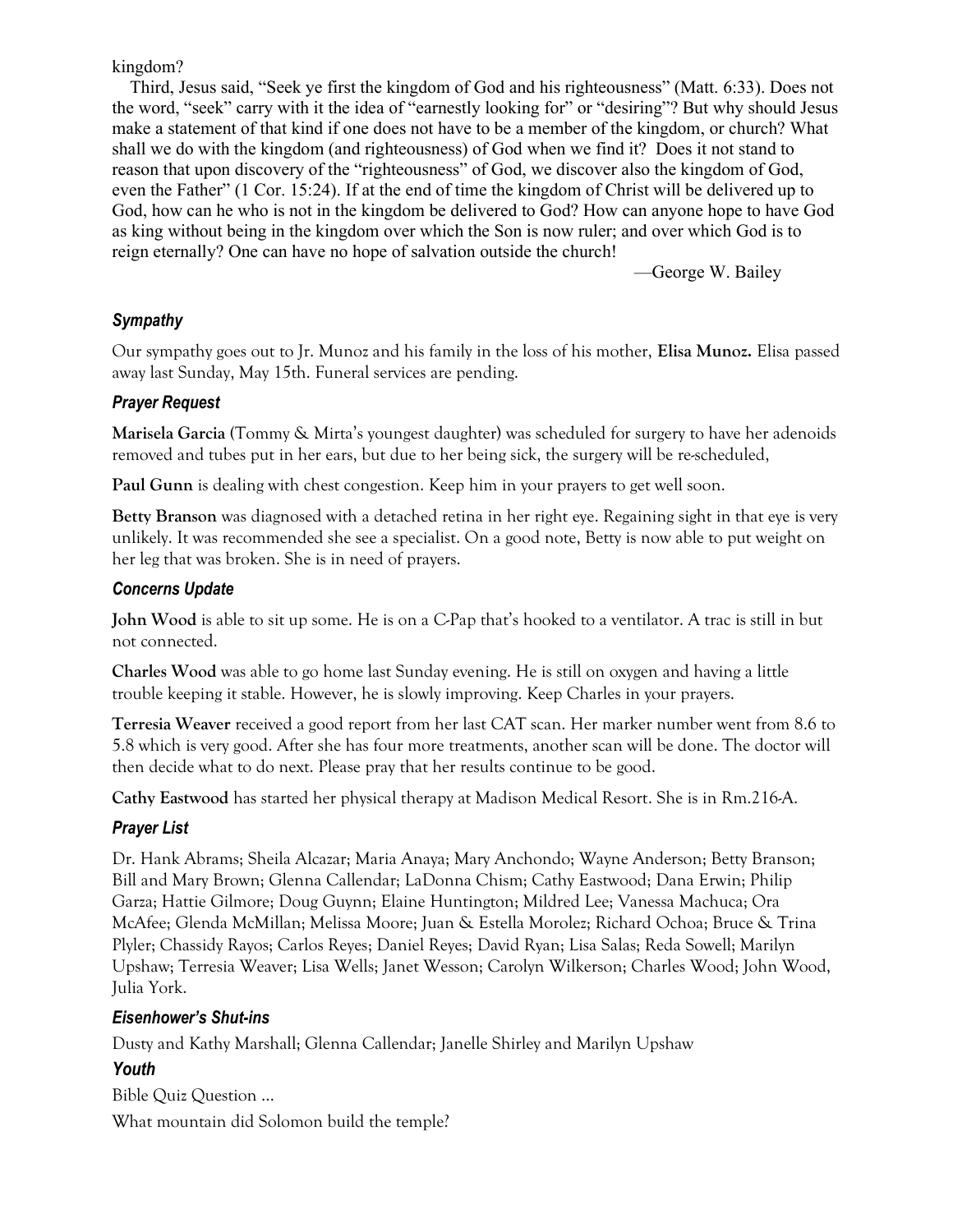Last Week's Quiz Answer…

Abraham almost sacrificed Isaac on a mountain in Moriah. (Genesis 22:2)

#### Events

Watch "In Search of the Lord's Way" Sunday mornings at 7:30 am on KWES TV 9.

The "77th Annual—Pecos River Encampment" begins in June. The "Family Camp" (no dorms) is June 18th—20th. And the "Full Camp" is June 20th—26th. There are flyers on the table in the east foyer showing the daily schedule and details. Pick one up if you are interested in going to camp this year.

#### Thank You

I want to thank the Elders for seeking help with things that I needed repaired and moving items in my house. Special thanks to the young men that gave of their time to do those things: Jacob Carson, Travis Ruckman, Steven Easlon and Tommy Garcia. I am very thankful for my church family, for their help and prayers on my behalf. In Christian love, Betty Branson

#### Office News

Sunday, May 29th is our "Fifth Sunday Service."

# Symbolism in a Clean Office

 Cleaning an office is quite a chore. But, oh, does it make a difference. Others have popped in and made remarks about how it looks so much cleaner. It made me feel great.

 Trying to find symbolism in all that goes on around me, I was struck with a few thoughts. Wouldn't it be nice if we all took a little time to reflect on our lives and looked for things that need order and "cleaning…"

Who are those I need to forgive; do I need to talk with them and apologize and make things right? Have I been too busy for God? Is my schedule such that I rarely spend intense prayer time with Him? Am I listening to His voice through the Word? What sins am I continually struggling with? How am I treating my family? Am I even giving them the amount of time that I should? What is my attitude like? Am I negative and full of criticism toward others or am I striving to behave like Christ?

 A little housecleaning makes things a little better. A little spiritual cleansing makes things a little better as well. Let's "straighten things up"!

—-Dyron Daughrity

| May 22, 2022             | A.M.                 | <b>P.M.</b>      |
|--------------------------|----------------------|------------------|
| Announcements            | Larry May            | Larry May        |
| Song Leader              | Cody Wesson          | Jon Roemisch     |
| Sermon                   | Allen Weakland       | Allen Weakland   |
| <b>Opening Prayer</b>    | Larry May            | Larry May        |
| Scripture                | Jr. Munoz            | Oliver Hernandez |
| <b>Second Prayer</b>     | Don Easlon           | Jon Roemisch     |
| <b>Closing Prayer</b>    | Gary Loving          | Tom Sorenson     |
| Lords Supper             |                      | Cody Wesson      |
| <b>Scripture Reading</b> | Jeff Wesson          | Communion        |
|                          | <b>Steven Easlon</b> | (In Library)     |
|                          | Jackie Perkins       |                  |
|                          | <b>Bill Ryan</b>     |                  |